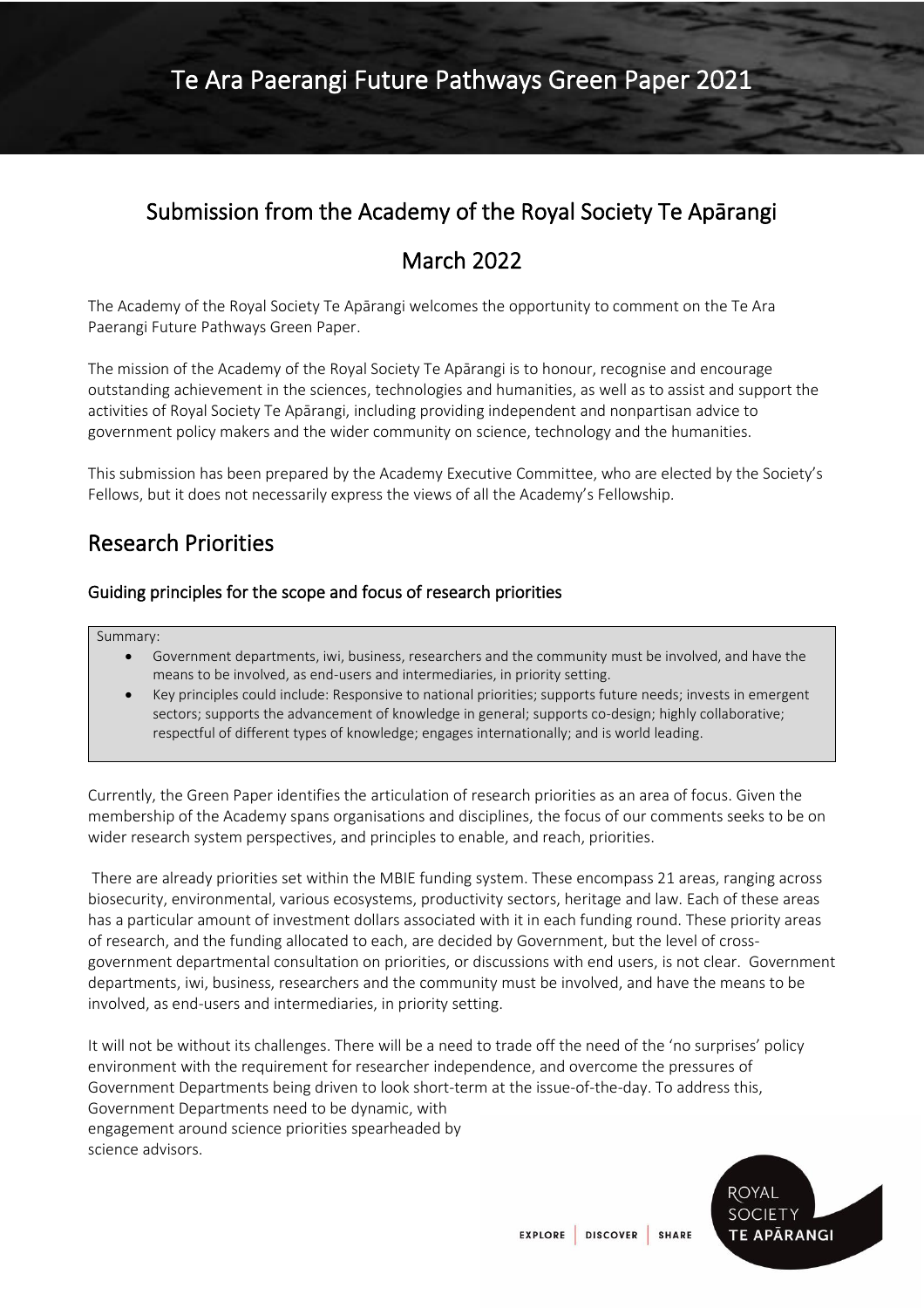It should also be noted that not all research funding comes from Government, although it clearly tracks some priorities. For example, New Zealand's largest CRI, Plant & Food Research, currently receives 36% (\$66.8 million) of its revenue from Government sources either directly, or indirectly. The remaining 64% (\$117.2 million) comes from commercial activities or royalty streams. This also applies to some other CRIs, Universities and independent research organisations. Government research priorities, therefore, even where they exist, can be a somewhat weak lever for the Government to direct research.

Nevertheless, it is important for New Zealand that Government can ensure work on national priorities is undertaken so there needs to be research-priority setting procedures.

In today's research context, research is becoming more transdisciplinary, and encompassing of different types of knowledge. Increasingly, New Zealand's research sector encompasses a broader range of fields and knowledge systems across the sciences, social sciences, humanities and Māori knowledge. National research priorities should take account of the benefits, both long and short term, of research that incorporates more than one discipline.

#### History

It is worthwhile looking back to systems that were in place in New Zealand to establish national research priorities and to assess their fitness for purposes at those times to learn "what worked" and "what didn't", and how we can build a new system for priority-setting that meets the exigencies of today.

In 1963 the National Research Council Act (NRAC) established a Council whose functions "… shall be to advise the Minister on- (a) The promotion and development of scientific research in New Zealand, and (b) The planning and coordination of scientific research and services in New Zealand".

Some 27 years later, this Council's function was replaced through the Foundation for Research, Science, and Technology Act 1990 whereby, inter alia, the Foundation's (FRST) "… advice on matters relating to national priorities for research, science, and technology shall be formulated after consultation between the Foundation and representatives of industry, researchers, Māori, and the community."

This Act was repealed by the Research, Science and Technology Act 2010, which established "… boards to make independent funding decisions in respect of the allocation of specified expenses appropriated for the purposes of research, science, or technology, or related activities."

Since 2010, there has been investment decision making only within broad categories, with minimal strategic priority setting.

In this context, we suggest that key principles to guide research priorities could be that it:

- responds to current national priorities (e.g. Te Tiriti partnership obligations, responses to the pandemic, climate change, Pacific development, social cohesion, individual and societal wellbeing)
- supports future national research needs (e.g. improving the wellbeing and health of people and of the environment, improving productivity)
- invests in emergent knowledge rich sectors that are likely to drive future change (e.g. technological change, indigenous knowledge, globally successful business in areas such as AI/VR, medical technologies, environmentally sustainable practices)
- supports the advancement of knowledge even if the application of this new knowledge is not yet known
- supports co-designing research with a range of partners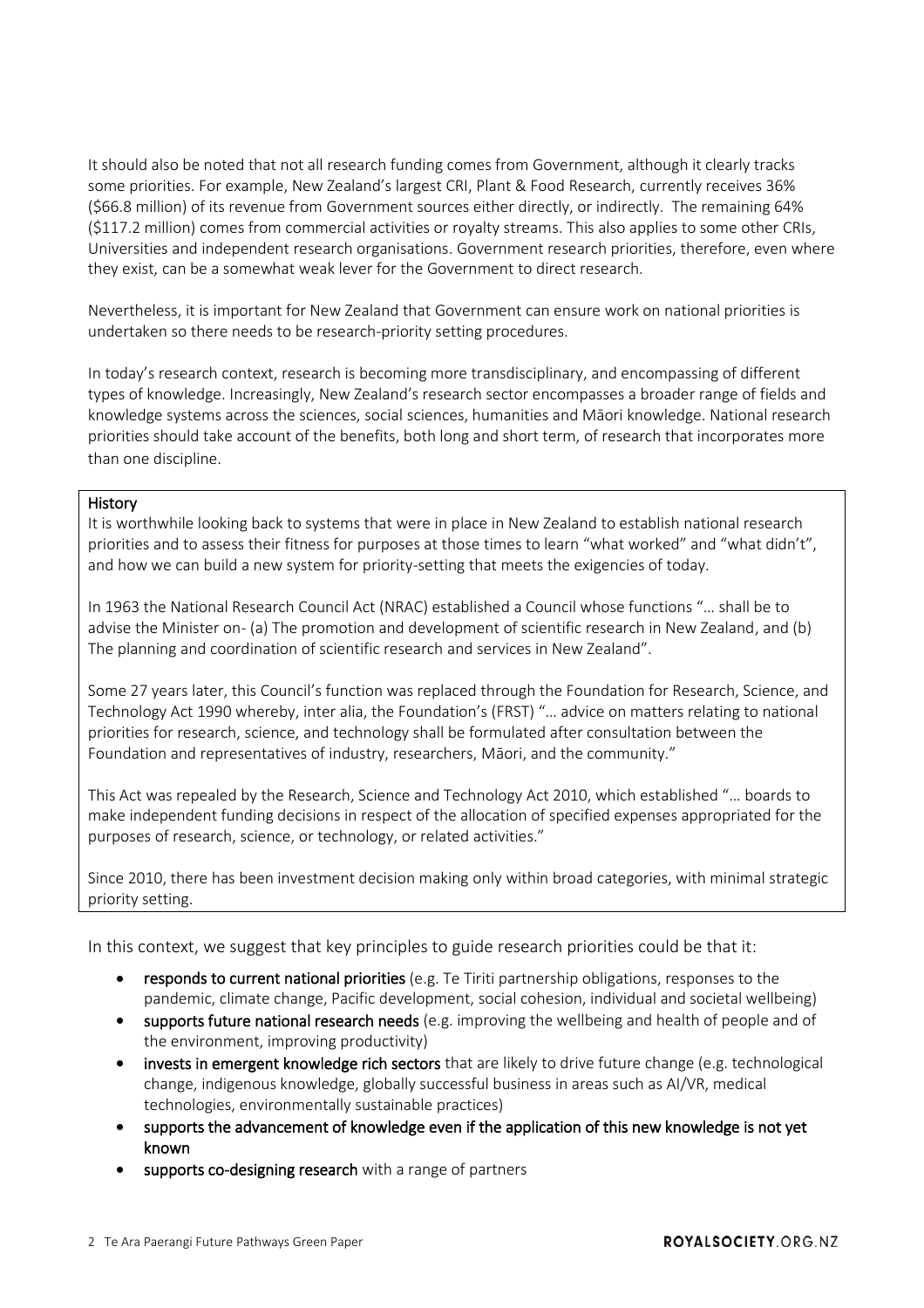- supports programmes that are highly collaborative involving researchers from across New Zealand and internationally, and strengthen links between Universities and CRIs.
- respects that there are different types of knowledge, constructed through different cultural, social and disciplinary lenses, and that there are politics that lie beneath how different types of knowledge are produced (e.g., some types of knowledge are commonly assigned a higher value than others)
- engages with people and ideas internationally to ensure that New Zealand is at the cutting-edge of creating new knowledge not only nationally but globally
- creates knowledge that is widely-recognised as world-leading rather than following. This might mean engaging in ventures that are more speculative and of higher risk but also might produce higher returns

As noted above, given that research organisations have been successful in building revenue outside of Government, and that they have been highly successful in delivering impact to end-users, it will be important that there be a strong weighting to the role and requirements of end-users in setting research priorities and the need for long- term sustainable relationships that underpin effective connectivity. The make-up of the old NRAC Board provides some insights as to how end-users can influence priority setting. This could be modernised to address today's challenges and priorities.

## Establishment of an independent Research Council

#### Summary:

- Support the formation of a Research Development and Innovation Council
- Such a body should:
	- o work closely with Government departments, iwi, business, researchers and the community;
	- o promote the development of workplace capability and diversity;
	- o make New Zealand a desirable place to conduct research;
	- o invest in research infrastructure; and
	- o have research cost transparency

It would be useful to re-establish a priority-setting mechanism. Science New Zealand in their "Pathways to the Future" document proposes forming a Research Development and Innovation (RDI) Council with a socalled 'quadruple helix' engagement of industry, government, Māori and researchers. This is a good idea.

It could build on the strengths exhibited by the NRAC and FRST and adapt them to modern day circumstances to provide missions, strategies and purposes into which research organisations, such as CRIs, Universities, CoREs, and NSCs can work together, where possible, to achieve enhanced impact.

In our view, such a body should:

- ensure that the strategy set by the Council has been determined through working closely with Government, iwi, business, researchers and communities
- promote a high level of development of workplace capability and diversity and enable accurate data collection to facilitate decision making and strategy development.
- encourage excellence on all fronts making New Zealand a highly desirable place in which to conduct research (for both New Zealanders and international researchers)
- skilfully manage investment in the research infrastructure in order to deliver on the strategy
- ensure there is complete transparency of the cost of conducting research

The recommendation in the Parliamentary Commissioner for the Environment's report *A review of the funding and prioritisation of environmental research in New Zealand*, for establishing an Environmental Research Council, with ring-fenced funding, is also supported in that it puts the relevant department (MfE)

#### ROYALSOCIETY.ORG.NZ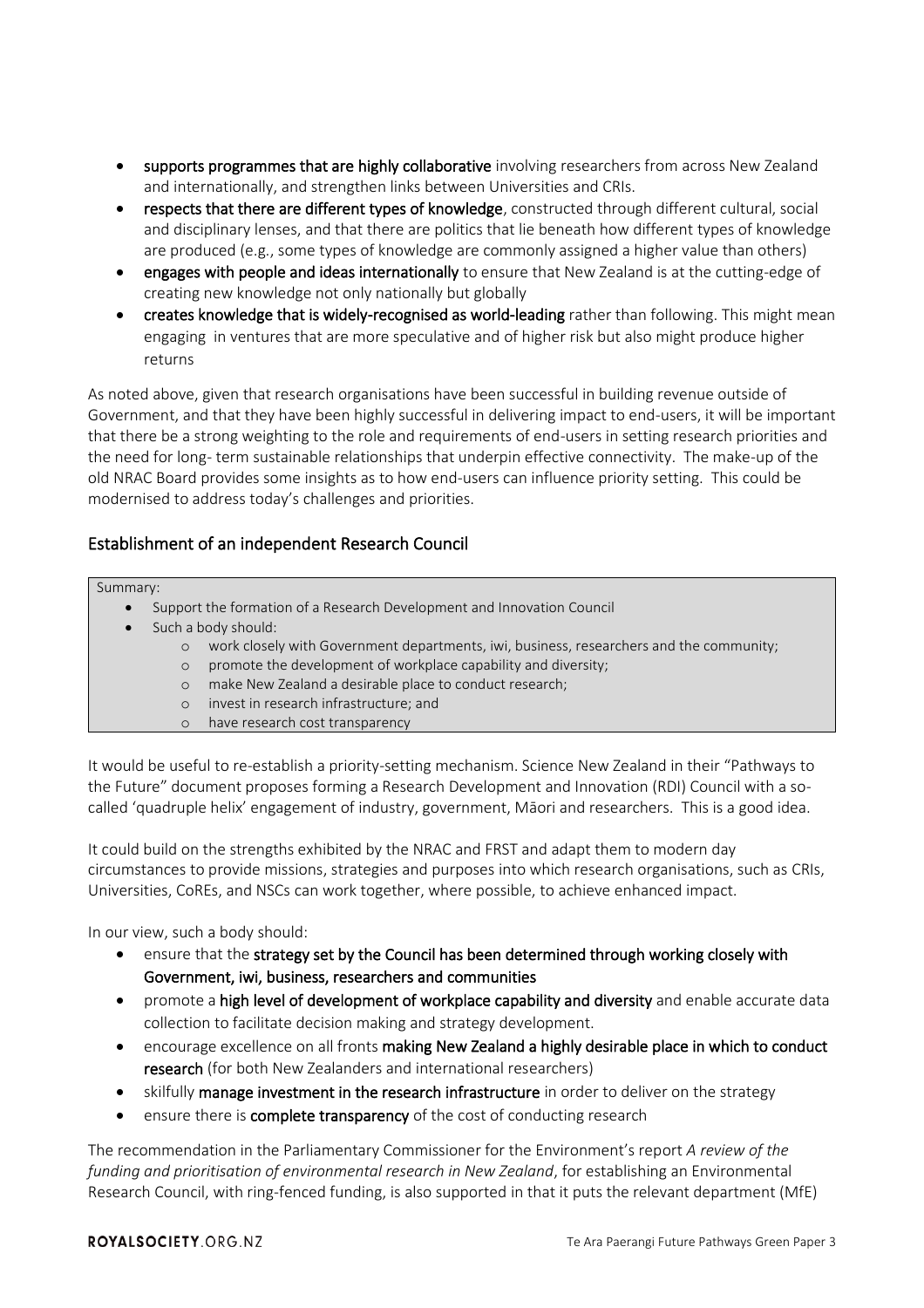squarely in the picture in setting the high-level priorities that environmental research should serve. This model may well apply to other sectors of New Zealand's research portfolio and the option of government departments designating some directed funding into priority projects (such is done by Fisheries New Zealand), should be a possibility.

# Te Tiriti, Mātauranga Māori and Supporting Māori Aspirations

#### Summary:

- Better enabling Mātauranga Māori and the interface between Mātauranga and science
- Provide active protection of Māori interests, the right of development and partnership/ power sharing through the recognition of Māori autonomy
- Government needs to co-invest with Māori and enable Māori to be the primary decision maker on that research investment, with a dedicated funding pūtea and a Māori-led decision body or bodies.

We must have an intentional focus on strengthening the role and positioning of Māori in the research system and consider whether the system enables and facilitates the achievement of outcomes for Māori. We need to re-imagine the obligations and opportunities for Te Tiriti in our research, science and innovation system, better enabling Mātauranga Māori and an effective interface between Mātauranga and science. Conceptually, the development of a Green Paper is little different from any other change proposals for future pathways in research. How any innovations are introduced, however, is important if they are both to be effective and not to be resisted or met with a level of antipathy. The Green Paper, to its credit, appears to want to NOT obscure one critical element, that of the special status of Māori as tangata whenua. Cultural issues deserve closer - and wider - considerations, in the forms of kaupapa whakaaro (concepts) and reo (language).

Aotearoa New Zealand's genesis as a country in its present form relates to a country forged on an agreed relationship between two sovereign peoples. The nature of this relationship is spelled out in the Treaty of Waitangi and is now firmly established as a partnership between Māori and the Crown. While there is debate about versions and interpretations of the Treaty, the Treaty is widely recognized as having an important place in the development of pathways forward for our country. The statement with regards to forging relationships like those that emanate from many other educational and social entities, recognises and upholds the importance of the Treaty for the professional practice of research in its structures, policies and codes of ethics. Clearly, the place of the Treaty and the principles inherent in it should be re-assessed, and reinstated in the research imperatives, and subsequently in the final document.

There is a call for continued attention to the Treaty of Waitangi, given that it has appreciable implications for research, at many levels and in many activities. Each of the first three Articles has direct significance and relevance:

- Article 1 (the notion of partnership) contends that there are two Treaty partners who share responsibility for shaping the direction of Aotearoa New Zealand in all arenas, including the development of policy.
- Article 2 (the notion of protection) asserts that while Māori ceded administrative control (kawanatanga) to the colonial government, they retained their autonomy (tino rangatiratanga) over defining, promoting and protecting their own treasures (taonga) which include the protections and transmission of language, practices, and knowledge. For research, Article 2 upholds the rights of Māori to define matters relating to mātauranga (knowledge) and to determine appropriate methodologies (the research practices).
- Article 3 (the notion of participation) insists on there being equitable access to the resources of the State, and the right to expect equity of outcomes for Māori scholarship in its variety of forms.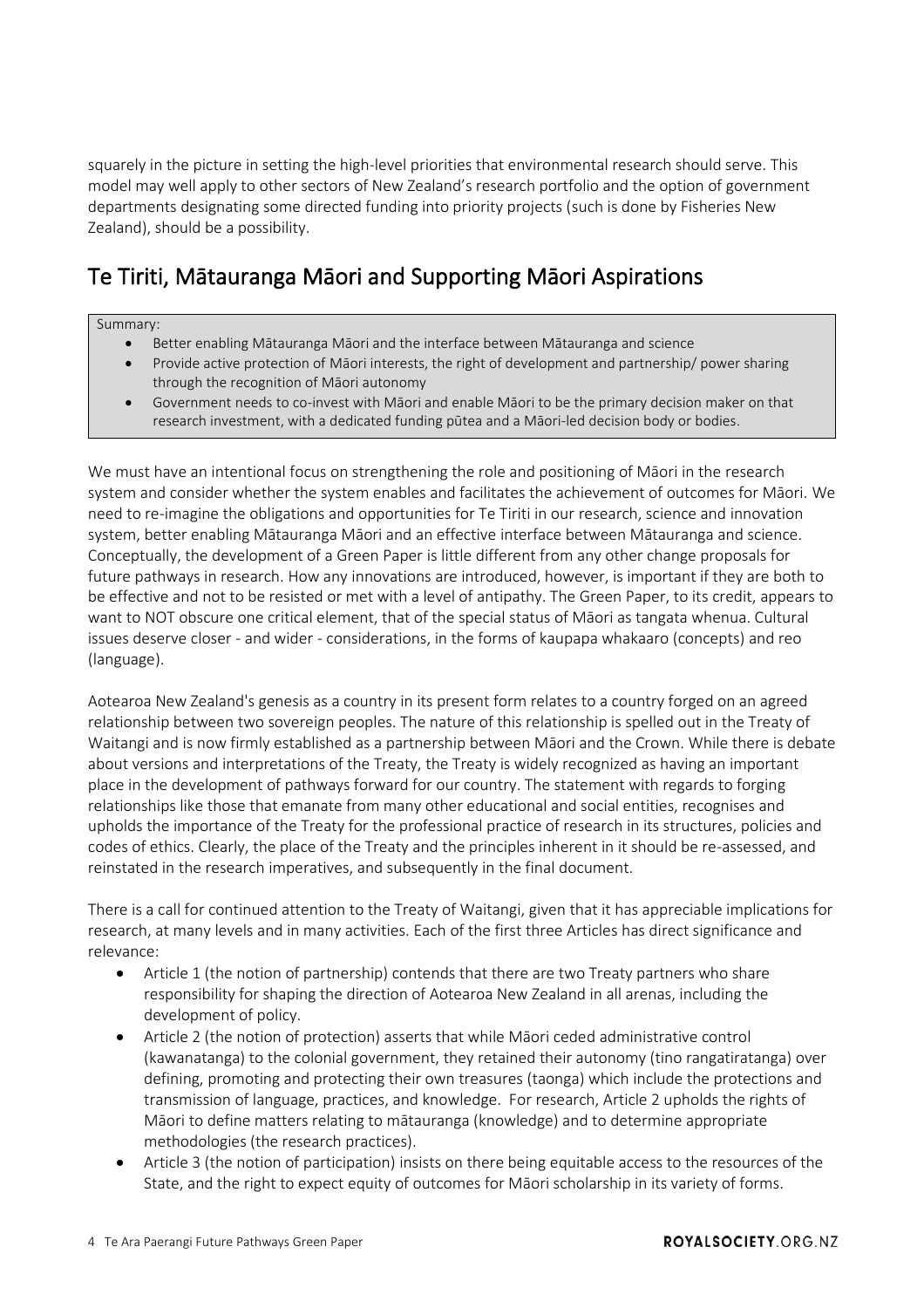In essence, any research reform activities in Aotearoa New Zealand should address in detail, all Articles of the Treaty, especially the Crown's duty of active protection of Māori interests (see for example Ko Aotearoa Tēnei : Te Taumata Tuarua, Vol 2, p 682; The Ngātiwai Mandate Inquiry Report, 2017) , the right of development (see for example The Ngāi Tahu Sea Fisheries Report, 1992), and of partnership/power sharing through the recognition of Māori autonomy. This level of participation needs to be visible in terms of developing revised documents, and needs to take into account the content of the Green Paper and the manner in which it is ultimately presented.

The present Vision Mātauranga (VM) statement is an insufficient mechanism for authentic participation of, and with, Māori. It heavily loads Māori researchers to contribute for the benefit of others and does not adequately involve Māori in conceptual and critical decision making on research that is intended to benefit Māori. Rather, Government needs to co-invest with Māori, and enable Māori to be the primary decision maker on that research investment. We advocate introducing a dedicated funding pūtea and a Māori-led decision body or bodies. Also, centralisation of decision making is at odds with Kaupapa Māori whakaaro, and so localisation of decision making on funding will yield best results – the actual mechanisms and governance need to be co-developed with Māori. Such a pathway would be more in tandem with Te Tiriti, Mātauranga Māori, and Māori aspirations.

# Funding

#### Summary:

- The connection between government policies and how research money is allocated should be strengthened.
- Research funding overlap should be identified and co-ordinated.
- Funding should be available for long, medium and short term national needs

As noted in the section on research priorities, there is often a disconnect between government policies and how research money is allocated. The overall science system, including universities, CRIs, hospitals, and industry, are funded by a wide range of mechanisms. These mechanisms include PBRF (Vote Education), research science funding (e.g. MBIE, Health Research Council, Marsden Fund), and industry research funding (e.g. direct investment with public research partners, Callaghan Innovation co-investment). All these mechanisms play a role in supporting the scientists and capital required to keep New Zealand at the leading edge in research. More critically, it is a system, where changes in just one area are unlikely to consider the systemic impacts and the law of unintended consequences. It is thus potentially more urgent to consider major changes in research funding levels, distribution, and outcomes at a system level.

A major drawback in replying to this paper is the lack of a clear defined goal. What exactly is New Zealand Science supposed to be doing? This question is not answered and in the absence of goals or outcomes desired by Government for its research investment, it is very difficult to respond to proposed changes in one or a few pieces of an inter-connected funding system with any clarity. Where does Government want to see New Zealand science contributing?

In particular, if the goal is to be more like Germany with a high-tech knowledge economy focus, we could see one distribution of funding and roles between universities and CRIs changing to a tighter, far more integrated approach. Equally, if the goal is to see more innovation independent of existing or desired industries, than the distribution and allocations across the system and the relative utility its elements (universities, CRIs, industry, others) would be different again. Both could be different from what we see now.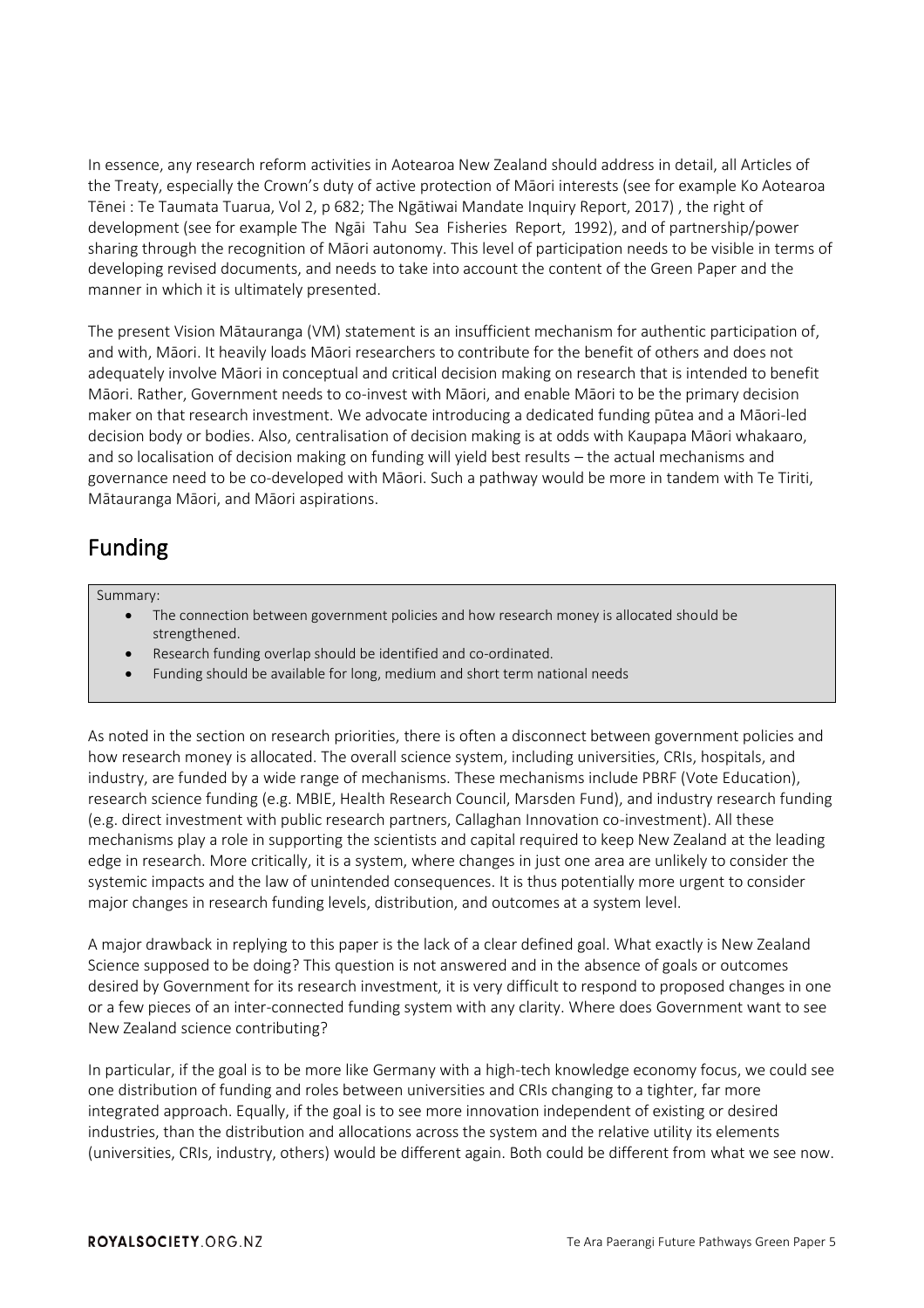Thus, what is the goal, outcome or contribution government would like see from New Zealand science in terms of New Zealand's future economy and society?

Given the current funding climate we suggest that while there are benefits to overlaps in expertise in the programmes of CRIs, Independent research organisations, and universities, especially where there is a need for both industry and the public interest to be taken into account, in a small competitive funding system it can be difficult for one to not crowd out the other. It will be important to coordinate such expertise, wherever it is found, via mechanisms like the CoREs or National Science Challenges, as has happened with the *M.Bovis* eradication programme and the COVID response, while taking care over the governance/administration costs of such coordinating programmes. In addition, full-cost research funding should be applied across all of government.

### CRI funding

In terms of the extent of overheads and base funding of CRIs, the Strategic Science Investment Funding allocated to CRIs is static from year-to-year (and because of inflation, is effectively declining in value). CRIs must earn a substantial, and increasing, level of revenue to support staff, programmes and equipment, and they cannot fund scientists unless they have supportive programmes. This alone makes their funding insecure between funding cycles, depending on current and changing research priorities. These problems are not faced to the same extent by universities but, at the same time, universities rely heavily on public research funding for staff and overhead support. Any changes to core funding of CRIs with respect to overhead funding must consider how this will affect other research providers, such as universities and independent research organisations, in terms of competitiveness for government research funding.

### University Funding

The distortion at the boundary between doctoral students and post-doctoral early career researchers should be addressed, which impact significantly on research career pipelines. This has been driven by unrealistic budget caps on grants that have not been increased for so long that postdoc salaries simply don't fit, and PhD students not attracting overhead costs, which post-docs and other early career researchers do.

## Workforce

#### Summary:

- more graduate students directed towards, or prepared for the applied and commercial sectors, policy development, or the research, science and innovation system outside of academia.
- A continued and expanded engagement between CRIs, industry, government and Universities would be very worthwhile, to ensure training in relevant areas, and provide career paths for students.
- CRI workforce funding should be flexible so that CRI impacts can also continue to be realised through commercial work and royalty-based research

The Green Paper highlights the key workforce issues in the Research Science & Innovation system as being equity, early-career precariousness, diversity, and supporting the education system. There has been a substantial body of work completed in the last few years on under-representation, bias and pay/promotion gaps<sup>12</sup>. This work has tended to focus on the University sector because it draws on PBRF

<sup>2</sup> McAllister T.G. et al. (2019) Why isn't my professor Māori? MAI.

<sup>&</sup>lt;sup>1</sup> Brower A, James A (2020) Research performance and age explain less than half of the gender pay gap in New Zealand universities. PLoS ONE 15(1): e0226392.<https://doi.org/10.1371/journal.pone.0226392>

http://www.journal.mai.ac.nz/sites/default/files/MAIJrnl\_8\_2\_McAllister\_FINAL.pdf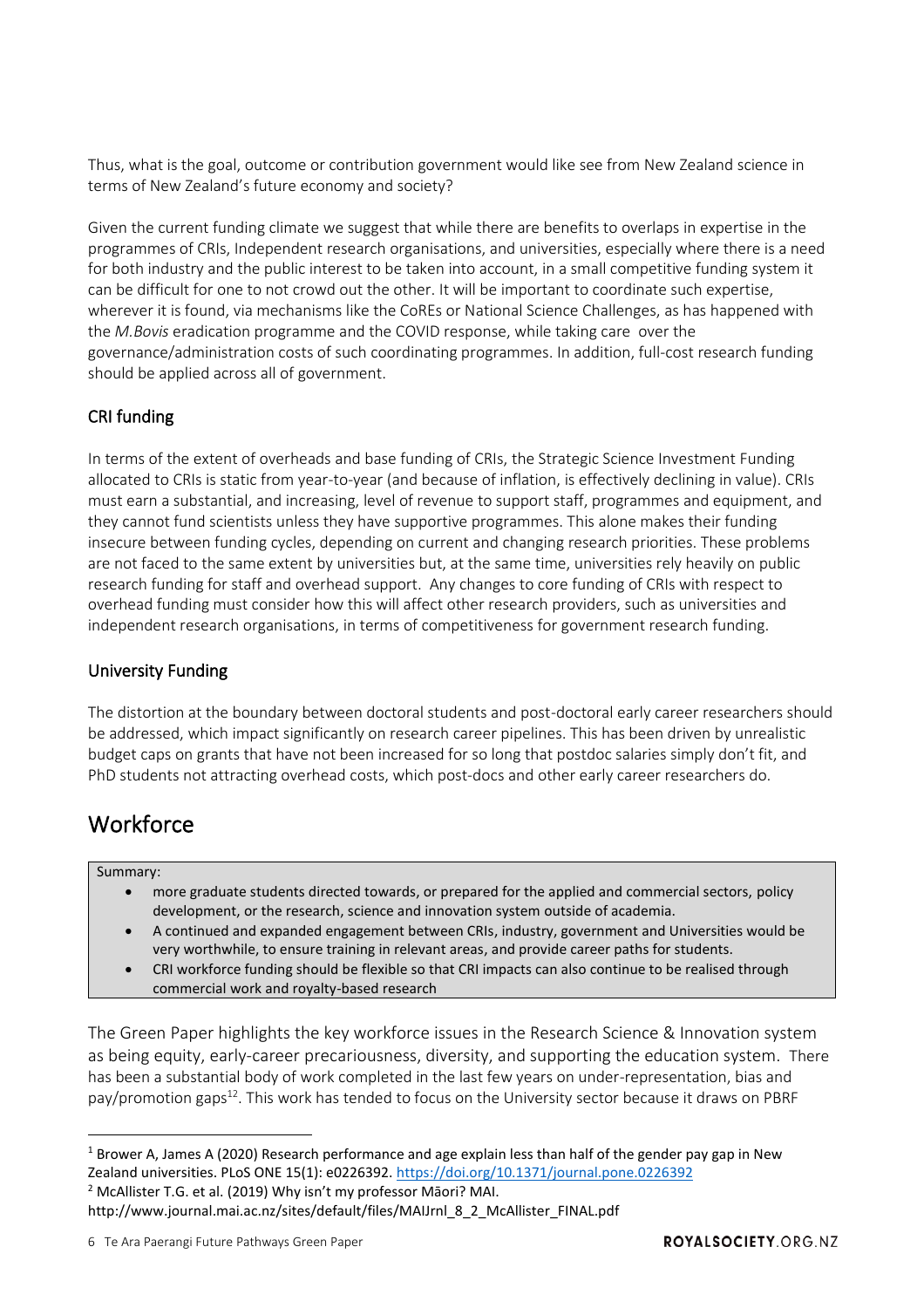data, emphasising one of the key problems in workforce being the lack of good data to support decisions. In the 2020 Royal Society Te Apārangi report on [The Research Workforce of Aotearoa New Zealand,](https://www.royalsociety.org.nz/assets/Research-Workforce-of-Aotearoa-NZ-briefing-paper-and-outcomes-Feb-2021.pdf) it highlighted the need to address the mismatch between the relatively narrow skills graduates exit their PhD studies with and the skills needed in employment roles in which they could launch successful careers of value to New Zealand as well as themselves.

In the CRI sector, data from  $2021^3$  show that of the total staff of 4,556, some 1,776 are scientists, and 1,075 are technical staff. Across all CRIs the workforce split is 52:48 male:female. The age break-down for all staff (scientist, technical and support) is given below.



Early to mid-career employees (<49 years of age) comprise about 58% of the staff complement, and there are concerns about job security given the changing nature of funding and short-term projects.

In terms of recruitment into the CRI sector, for two of New Zealand's largest CRIs, the proportion of overseas appointees is between 25-35%. There should be more graduate students directed towards, or prepared for the applied and commercial sectors, policy development or the research, science and innovation system outside of academia. A continued and expanded engagement between CRIs, industry, government and Universities would be very worthwhile. This would help ensure that post-graduates are being trained in areas relevant to the core missions of other organisations and areas they are developing for future research. It would also help with career-path training for students. It should be noted, however, that permanent fulltime jobs may continue to be a finite resource for many post-graduates.

It would seem important that the CRIs, industry and government become more actively engaged with and support the University system so that joint graduate programmes can benefit both the Universities' academic developments, and the economy's need for new staff. This will take co-design of graduate teaching systems with direct input from CRI, industry and government actors. All academic areas that would benefit from this, including the physical, biological, environmental and social sciences, Māori studies, economics, and the humanities. The conceptual model for a Collaborative PhD builds on an existing successful scheme, the Callaghan Innovation R&D Fellowship Grants, but with the form of the PhD programme becoming much more flexible, and with the student working on a real problem of a private

<sup>&</sup>lt;sup>3</sup> Data collected by AgResearch from all CRIs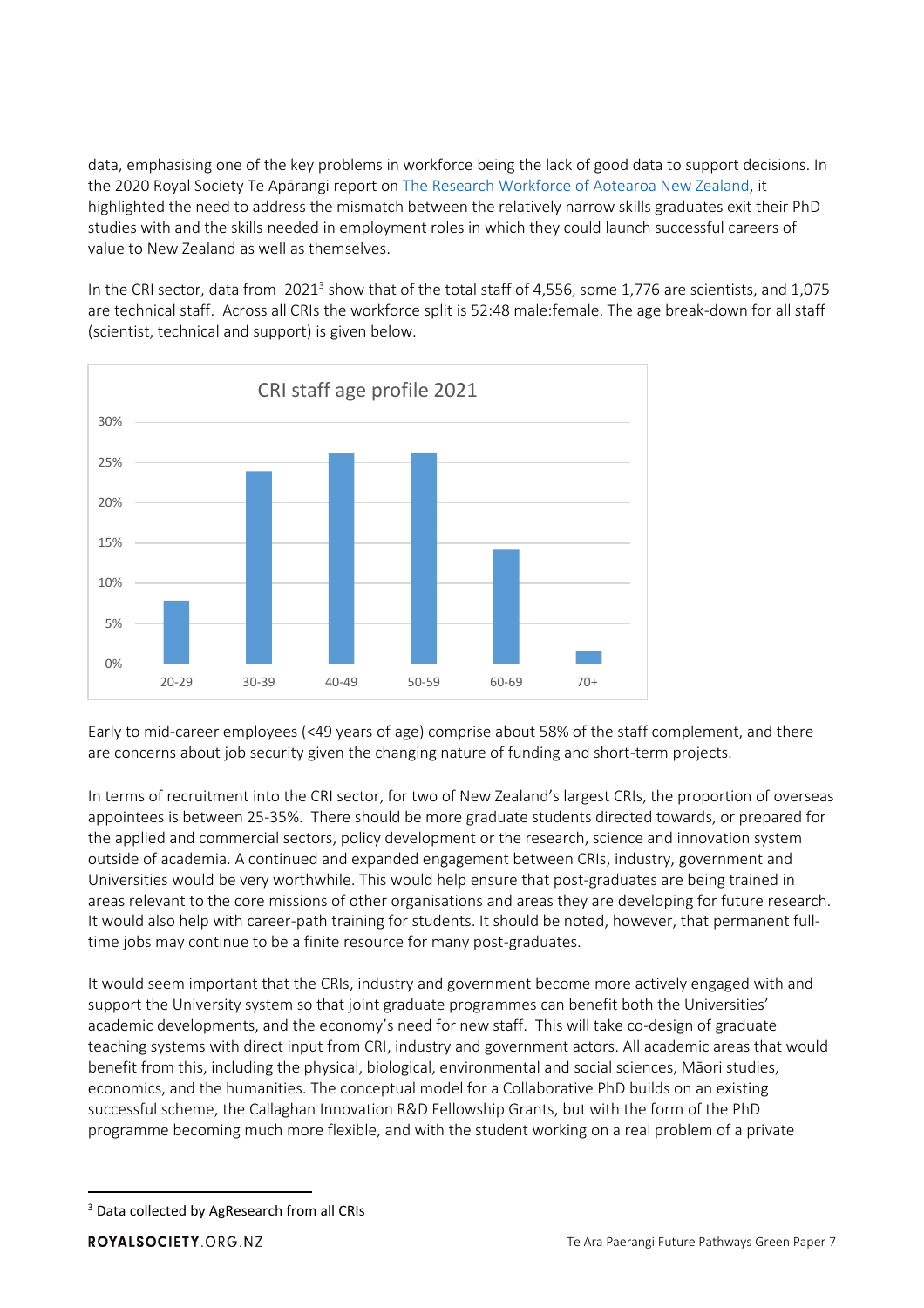sector or non-profit organisation (the sponsor). The concept of such a PhD programme was discussed in the 2020 Royal Society Te Apārangi Presidential address.<sup>4</sup>

However, as noted above, current system favours PhDs over post-doctoral early career positions, in grant applications in terms of overhead costs. In addition, many PhD stipends are now substantially below living wage (end even minimum wage) after tax. This has been rationalised historically by arguing that the student is receiving educational benefits, but it is a significant barrier for many under-represented groups. This is fuelling our research, science and innovation system with a cheap, transient labour force at the expense of equity. This needs to be carefully reconsidered. Providing more pricing signals in the PhD labour market can be a further feature to the Collaborative PhD concept. If the field of study is one with high market demand for graduates, and consequentially high remuneration, encouraging the sponsor to top-up the stipend beyond the accepted standardised level set by government would be highly desirable.

## CRI workforce

MBIE has pondered the impact of possible base-funding on the research workforce and where this would alleviate pressures on the uncertainties faced by early-career researchers. However, base funding would need to be treated with care, for how would this allocation be distributed across the workforce within CRIs? Without careful planning, guidelines and implementation, it could well be disruptive, inequitable, and restrict flexibility if CRI staff were simply divided into 'base-funded' and 'commercially funded'. A flexible solution will be needed so that CRI impacts can also continue to be realised through commercial work and royalty-based research.

## Research Infrastructure

Summary

- Nationally Significant Collections and Databases are a critical component of New Zealand's science infrastructure and should be properly funded.
- Research infrastructure, and the workforce to support it, need to be an important consideration in this funding review

### Research collections and databases

Research collections and databases are a critical component of New Zealand's research infrastructure (For example *[National taxonomic collections in New Zealand](https://www.royalsociety.org.nz/what-we-do/our-expert-advice/all-expert-advice-papers/national-taxonomic-collections-in-new-zealand/) 2015*). Not only are they of immense value to New Zealand research, but they also represent a global responsibility of New Zealand for international science and research.

The investment in collections and taxonomic research in New Zealand is fragmented. The key sources of investment are the Ministry for Business, Innovation and Employment (for CRIs and Cawthron Institute); the Ministry for Culture and Heritage (Museum of New Zealand Te Papa Tongarewa); City Councils (metropolitan and regional museums); Tertiary Education Commission (Performance Based Research Fund) and Universities (assorted research funds). There is no coordinated national process for assessing whether collections' research activities, and the collection development policies of individual institutions, meet national and stakeholder needs. Nor, in the absence of national scale oversight, are collections' infrastructure safe from individual institutional policy changes and priorities. The combination of eroding support, lack of formal protection, and reliance on individual organisations' prioritisation processes, poses a risk of unintentional consequences if not addressed.

<sup>4</sup> https://www.royalsociety.org.nz/news/professor-wendy-larners-final-presidential-address/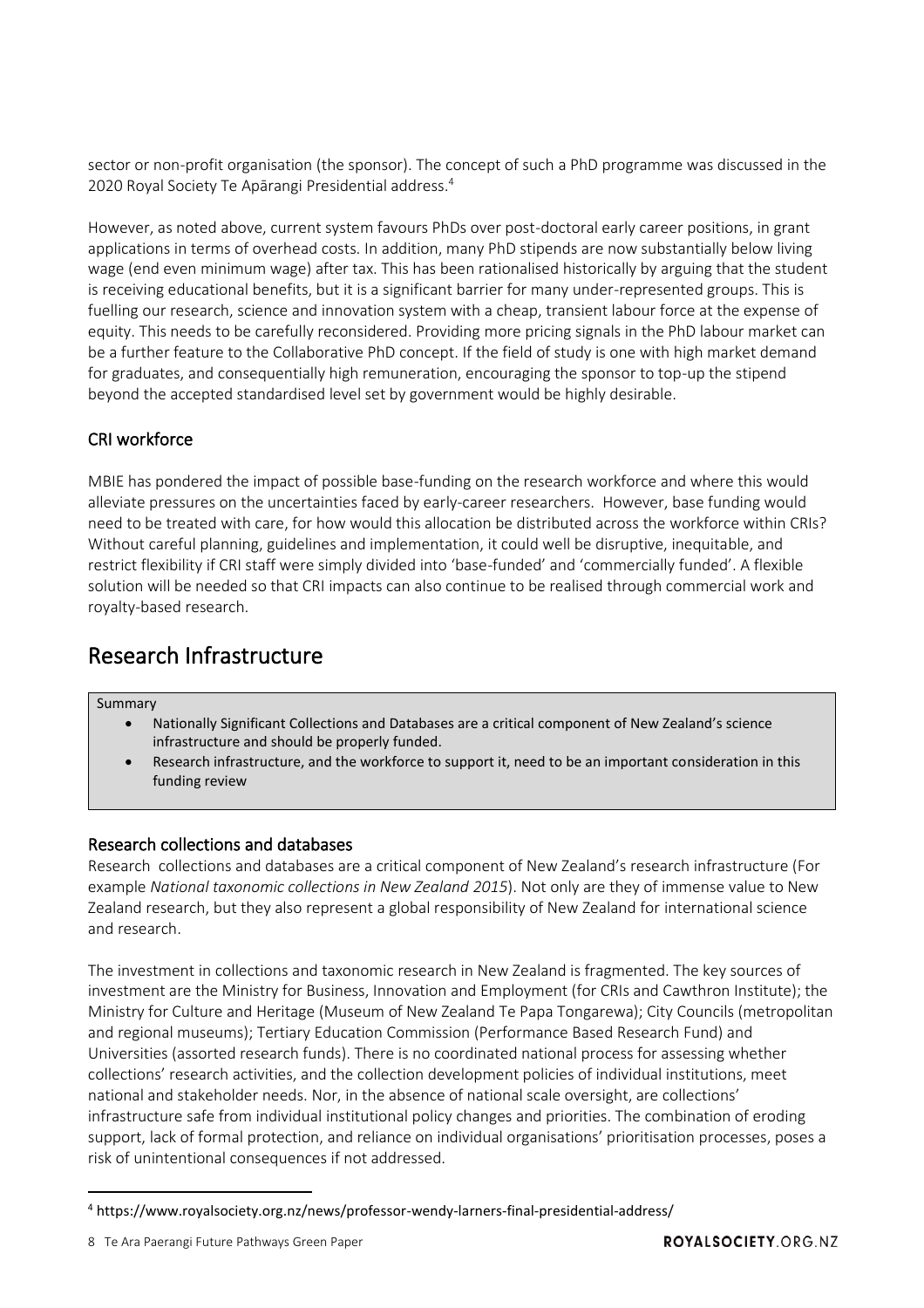Within the CRIs, all the 'Nationally Significant Collections and Databases' are grossly underfunded, which means that they are at risk of becoming 'museums' of collections and only due to the enthusiasm of key individuals are they able to make some contribution to wider national and international science. This contribution could be much greater if they were better funded. For example, all accessions in the Margot Forde Germplasm Centre at AgResearch should be represented by a herbarium specimen in the Allan Herbarium at Manaaki Whenuai Landcare Research. If the databases of each collection could talk to each other, then any taxonomic changes recorded in the national herbarium would be immediately implemented in the germplasm collection. Likewise, deposits of new accessions of plant-associated arthropods and microbes could be linked to definitive 'live' taxonomy by depositing herbarium specimens associated with any collections. If databases were interconnected and could 'talk' to each other, then the information held within collections could be interrogated to a substantially greater extent for much greater value to national and international science.

Another missed opportunity associated with the taxonomic collections and databases involves the advances in genomics, with extensive DNA sequences being deposited in bioinformatic databases. Many of the organism identification associated with DNA databases are based on taxonomic identifications by nonspecialists. There is no way of validating past entries because there are rarely any preserved specimens held in collections, rendering many entries in DNA databases of dubious value. However, without additional resources, the curators of New Zealand collections could not cope with the expected increase contributions associated with DNA sequences; yet this is fundamentally important to resolve for scientific value and science credibility.

A whole-of-systems approach must be taken to interconnect providers, custodians, practitioners, stakeholders, and end-users.

### Equipment

The infrastructural needs to do modern research are a continual challenge to meet. These needs extend to a full spectrum of high-tech lab equipment, ships, super computers, satellite access, ocean and climate sensing equipment, and so on. The costs include capital and ongoing depreciation, as well as maintenance contracts, and highly skilled personnel to run equipment. These are often people with technical skills working in the background to ensure that research can take place. The research sector is struggling to meet these costs, especially with essentially static funding. As inflation, staff remuneration, and overhead costs increase, science funding is eroding rapidly.

In any review of funding and priorities, the need for funding the necessary infrastructure, including associated key peronnel, must be a key part of the discussion. So, we merely highlight that this is a wellknown and increasing problem that needs addressing within the context of research priorities.

#### Libraries, Archives, Galleries and Museums

National, regional and local institutions hold a range of highly valued collections, most of them containing unique items. These can also be considered research collections, and the institutions that hold them as part of the research laboratories for a wide range of researchers. The collections include documentary heritage, photographs, taonga, works of art, archives, natural history materials, digital archives and much more.

Archives New Zealand is the statutory repository for the records of government. It performs a constitutional and research role. The National Library of New Zealand including the Alexander Turnbull Library (the latter a